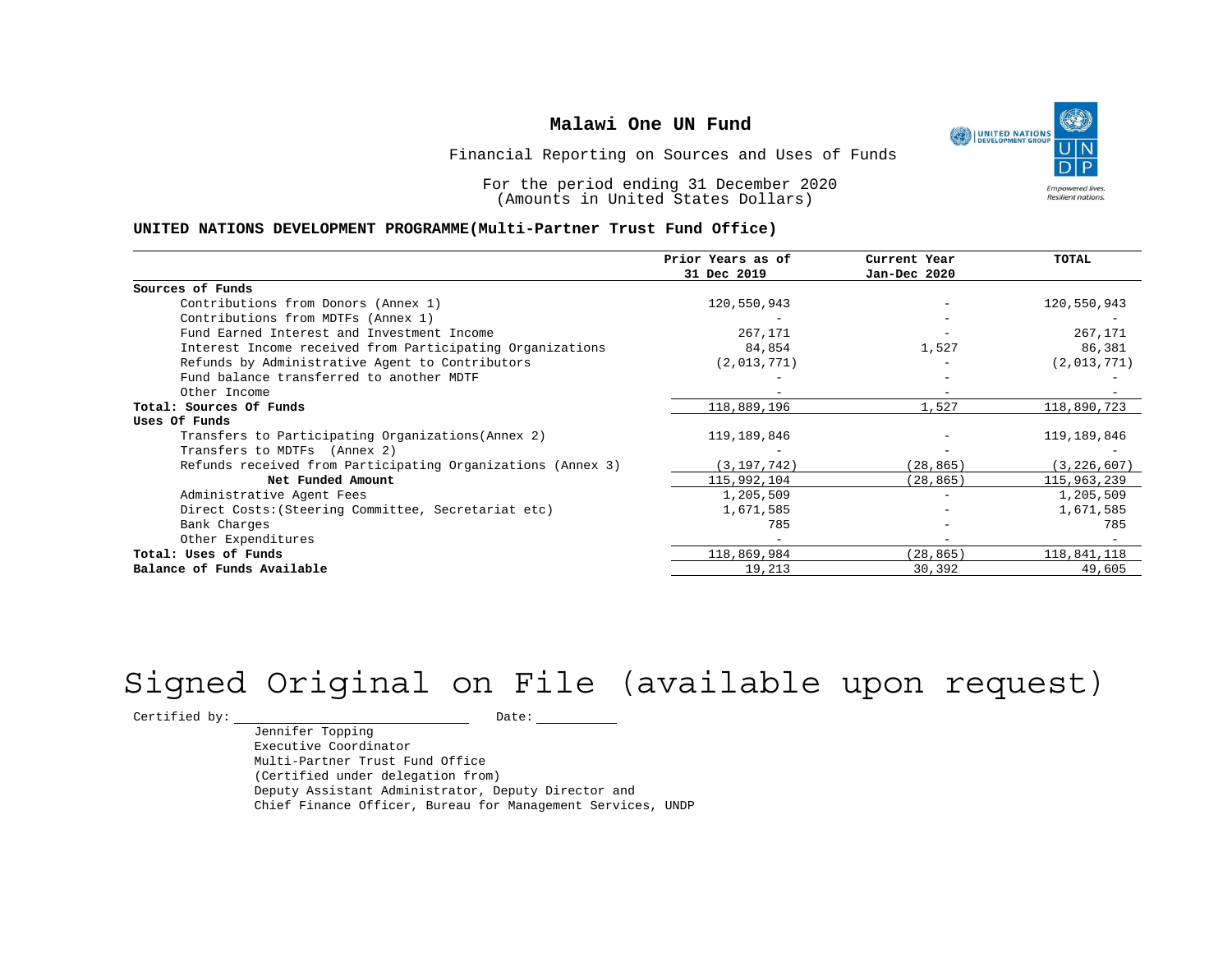

Financial Reporting on Sources and Uses of Funds

For the period ending 31 December 2020 (Amounts in United States Dollars)

### **UNITED NATIONS DEVELOPMENT PROGRAMME(Multi-Partner Trust Fund Office)**

**Annex - 1: Contributions**

|                                | Prior Years as of | Current Year             | TOTAL       |
|--------------------------------|-------------------|--------------------------|-------------|
|                                | 31 Dec 2019       | Jan-Dec 2020             |             |
| From Contributors              |                   |                          |             |
| DEPARTMENT FOR INT'L DEVELOPME | 57,497,178        | $\overline{\phantom{0}}$ | 57,497,178  |
| Delivering Results Together    | 3,000,000         | $\overline{\phantom{0}}$ | 3,000,000   |
| Expanded DaO Funding Window    | 46,043,000        | $\overline{\phantom{0}}$ | 46,043,000  |
| FLEMISH GOVERNMENT             | 4,850,816         | $\overline{\phantom{a}}$ | 4,850,816   |
| GOVERNMENT OF GERMANY          | 851,429           | $\overline{\phantom{a}}$ | 851,429     |
| GOVERNMENT OF NORWAY           | 7,380,784         | $\overline{\phantom{a}}$ | 7,380,784   |
| PRIVATE SECTOR                 | 2,736             | $\overline{\phantom{a}}$ | 2,736       |
| UNITED NATIONS CHILDREN'S FUND | 925,000           | $\overline{\phantom{0}}$ | 925,000     |
| Total: Contributions           | 120,550,943       | $\qquad \qquad -$        | 120,550,943 |

# Signed Original on File (available upon request)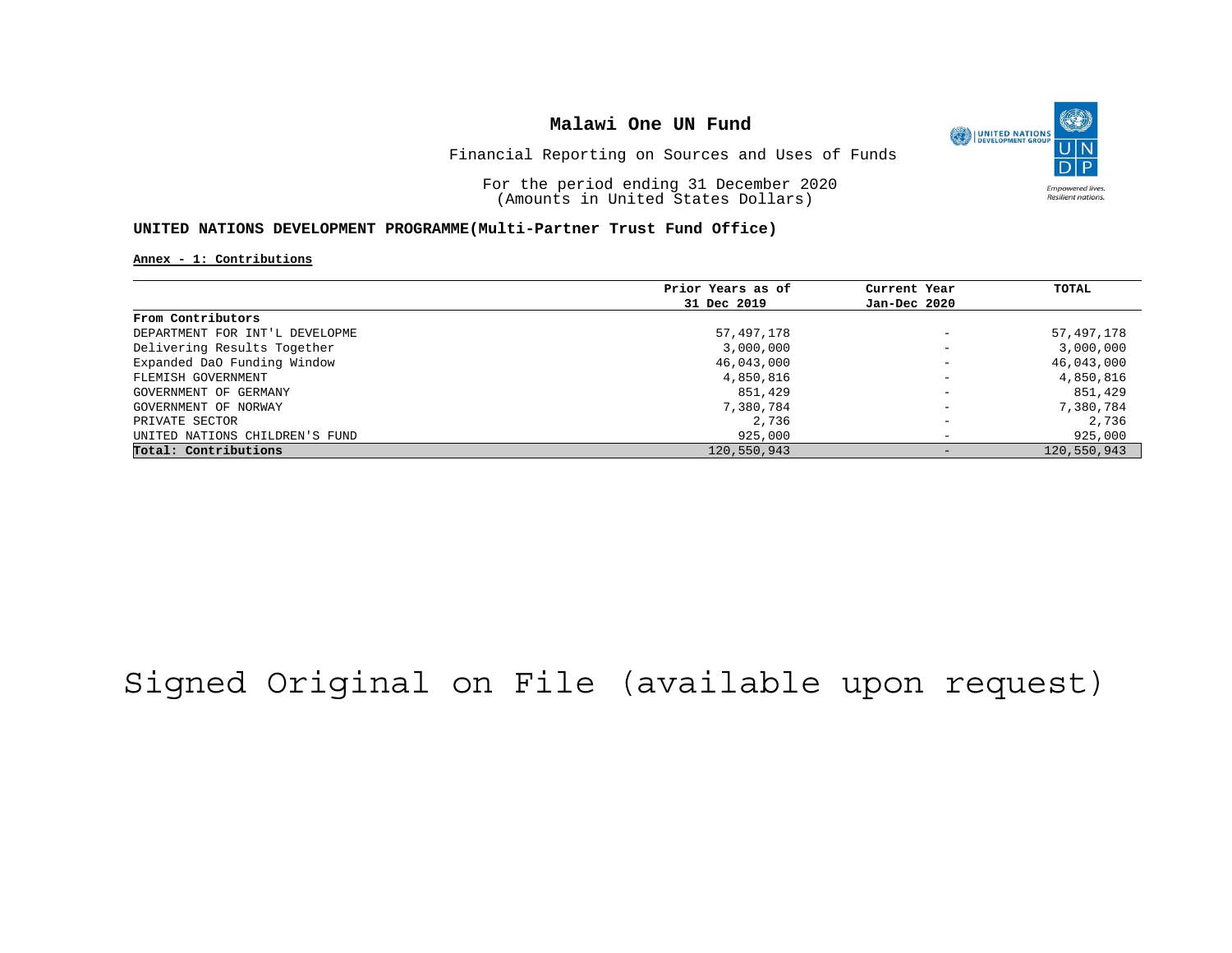

Financial Reporting on Sources and Uses of Funds

For the period ending 31 December 2020 (Amounts in United States Dollars)

### **UNITED NATIONS DEVELOPMENT PROGRAMME(Multi-Partner Trust Fund Office)**

**Annex - 2: Transfers**

|                                | Prior Years as of | Current Year             | TOTAL        |
|--------------------------------|-------------------|--------------------------|--------------|
|                                | 31 Dec 2019       | Jan-Dec 2020             |              |
| To Participating Organizations |                   |                          |              |
| FAO                            | 10,292,204        | $\qquad \qquad -$        | 10,292,204   |
| ILO                            | 1,041,605         | $\overline{\phantom{m}}$ | 1,041,605    |
| IOM                            | 134,307           | $\qquad \qquad -$        | 134,307      |
| UNAIDS                         | 2,527,721         | $\qquad \qquad -$        | 2,527,721    |
| UNCDF                          | 230,458           | $\qquad \qquad -$        | 230,458      |
| <b>UNDP</b>                    | 19,273,931        | $\qquad \qquad -$        | 19, 273, 931 |
| UNESCO                         | 162,500           | $\qquad \qquad -$        | 162,500      |
| UNFPA                          | 4,894,549         | $\overline{\phantom{m}}$ | 4,894,549    |
| UNHABITAT                      | 452,592           | $\overline{\phantom{0}}$ | 452,592      |
| UNHCR                          | 179,175           | $\qquad \qquad -$        | 179,175      |
| UNICEF                         | 23,869,200        | $\overline{\phantom{m}}$ | 23,869,200   |
| UNIDO                          | 822,975           | $\overline{\phantom{m}}$ | 822,975      |
| <b>UNODC</b>                   | 50,000            | $\qquad \qquad -$        | 50,000       |
| <b>UNWOMEN</b>                 | 1,482,714         | $\overline{\phantom{m}}$ | 1,482,714    |
| WFP                            | 52,094,767        | $\qquad \qquad -$        | 52,094,767   |
| WHO                            | 3,354,105         | $\qquad \qquad -$        | 3,354,105    |
| Total Transfers                | 120,862,802       |                          | 120,862,802  |

# Signed Original on File (available upon request)